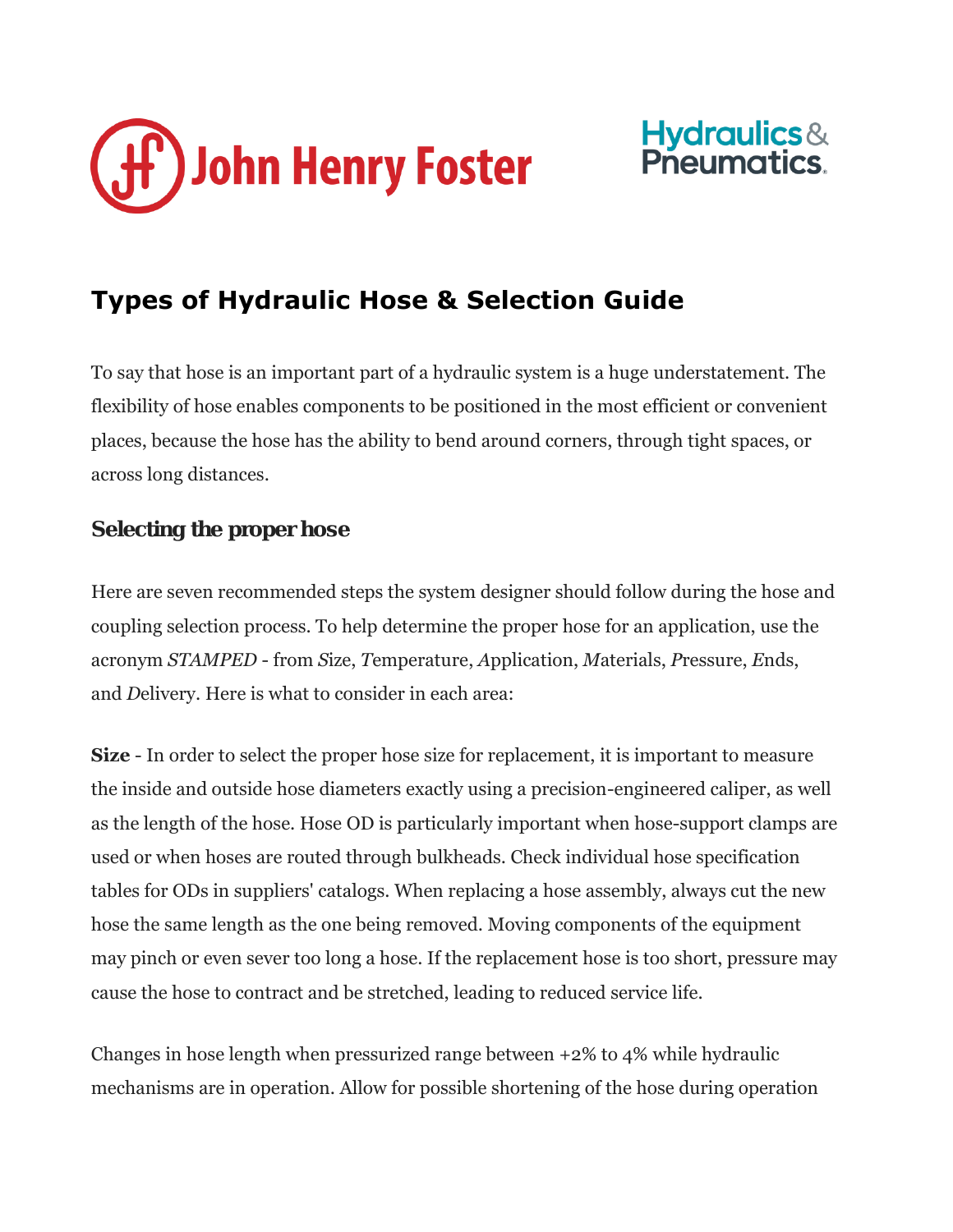by making the hose lengths slightly longer than the actual distance between the two connections.

**Temperature** - All hoses are rated with a maximum working temperature ranging from 200° to 300° F based on the fluid temperature. Exposure to continuous high temperatures can lead to hoses losing their flexibility. Failure to use hydraulic oil with the proper viscosity to hold up under high temperatures can accelerate this problem. Always follow the hose manufacturer's recommendations.

Exceeding these temperature recommendations can reduce hose life by as much as 80%. Depending on materials used, acceptable temperatures may range from -65° F (Hytrel and winterized rubber compounds) to 400° F (PTFE). External temperatures become a factor when hoses are exposed to a turbo manifold or some other heat source.

When hoses are exposed to high external and internal temperatures concurrently, there will be a considerable reduction in hose service life. Insulating sleeves can help protect hose from hot equipment parts and other high temperature sources that are potentially hazardous. In these situations, an additional barrier is usually required to shield hydraulic fluid from a potential source of ignition.

**Application** - Will the selected hose meet bend radius requirements? This refers to the minimum bend radius (usually in inches) that a hydraulic hose must meet. Exceeding this bend radius (using a radius smaller than recommended) is likely to injure the hose reinforcement and reduce hose life.

Route high-pressure hydraulic lines parallel to machine contours whenever possible. This practice can help save money by reducing line lengths and minimizing the number of hardangle, flow-restricting bends. Such routing also can protect lines from external damage and promote easier servicing.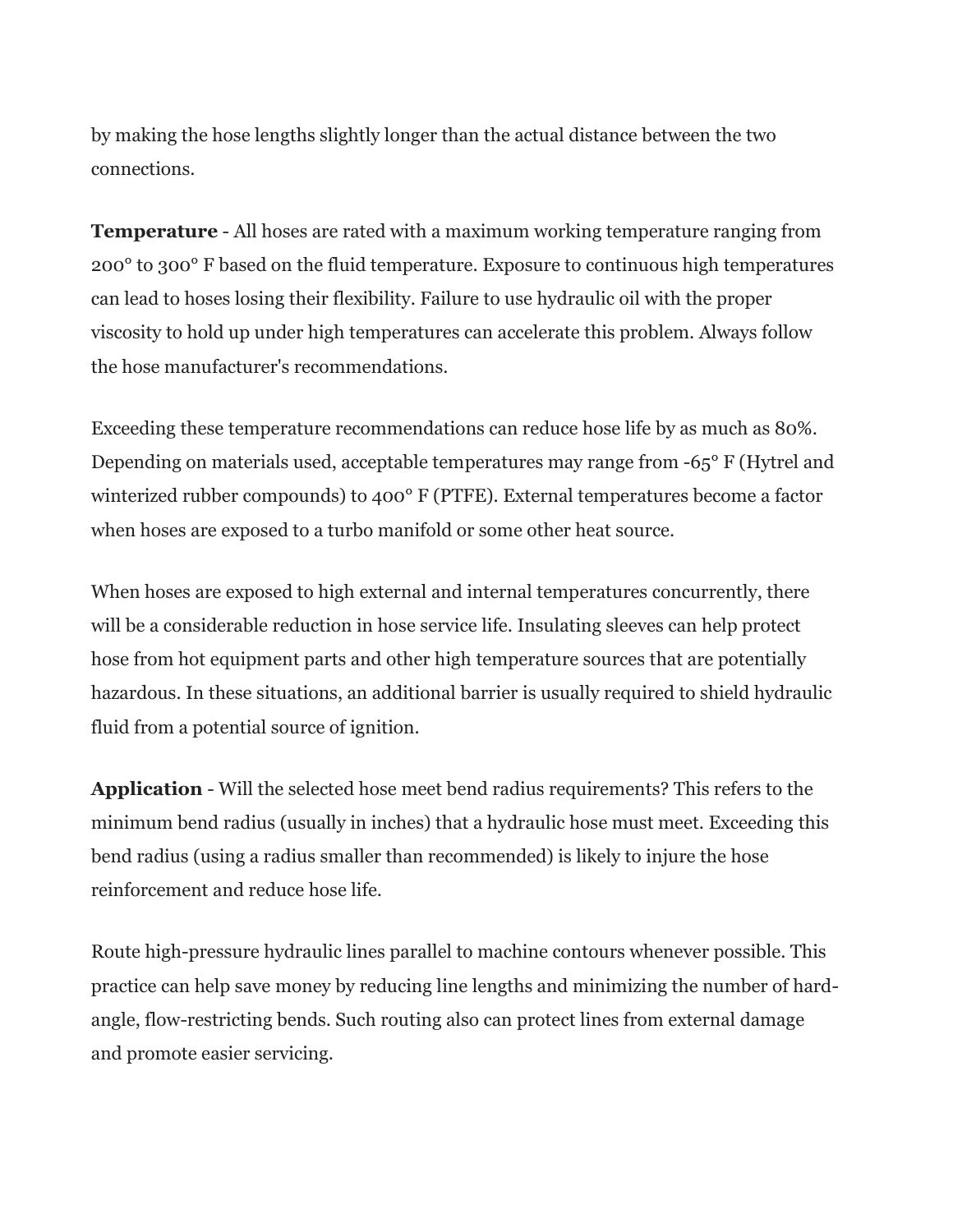**Materials** - It is mandatory to consult a compatibility chart to check that the tube compound is compatible with the fluid used in the system. Elevated temperature, fluid contamination, and concentration will affect the chemical compatibility of the tube and fluid. Most hydraulic hoses are compatible with petroleum-based oils. Note that new readily biodegradeable or *green* fluids may present a problem for some hoses.

**Pressure capabilities** - Hose working pressure must always be chosen so that it is greater than or equal to the *maximum* system pressure, including pressure spikes. Pressure spikes greater than the published working pressure will significantly shorten hose life.

**Hose ends** - The coupling-to-hose mechanical interface must be compatible with the hose selected. The proper mating thread end must be chosen so that connection of the mating components will result in leak-free sealing.

There are two general categories of couplings to connect most types of hose: the permanent type (used primarily by equipment manufacturers, large-scale rebuilders, and maintenance shops) and the field-attachable type.

Permanently attached couplings are cold-formed onto the hose with powered machinery. They are available for most rubber and thermoplastic hoses and offer a wide range of dependable connections at low cost. Assemblies made in the field with portable machines are relatively simple; these machines are economical and easy to operate. In most cases, it is not necessary to skive the cover. These couplings are less complicated to install than other types.

Field-attachable couplings are classified as screw-together and clamp-type. The screwtogether coupling attaches to the hose by turning the outer coupling shell over the outside diameter of the hose. The coupling insert is then screwed into the coupling shell. A clamp